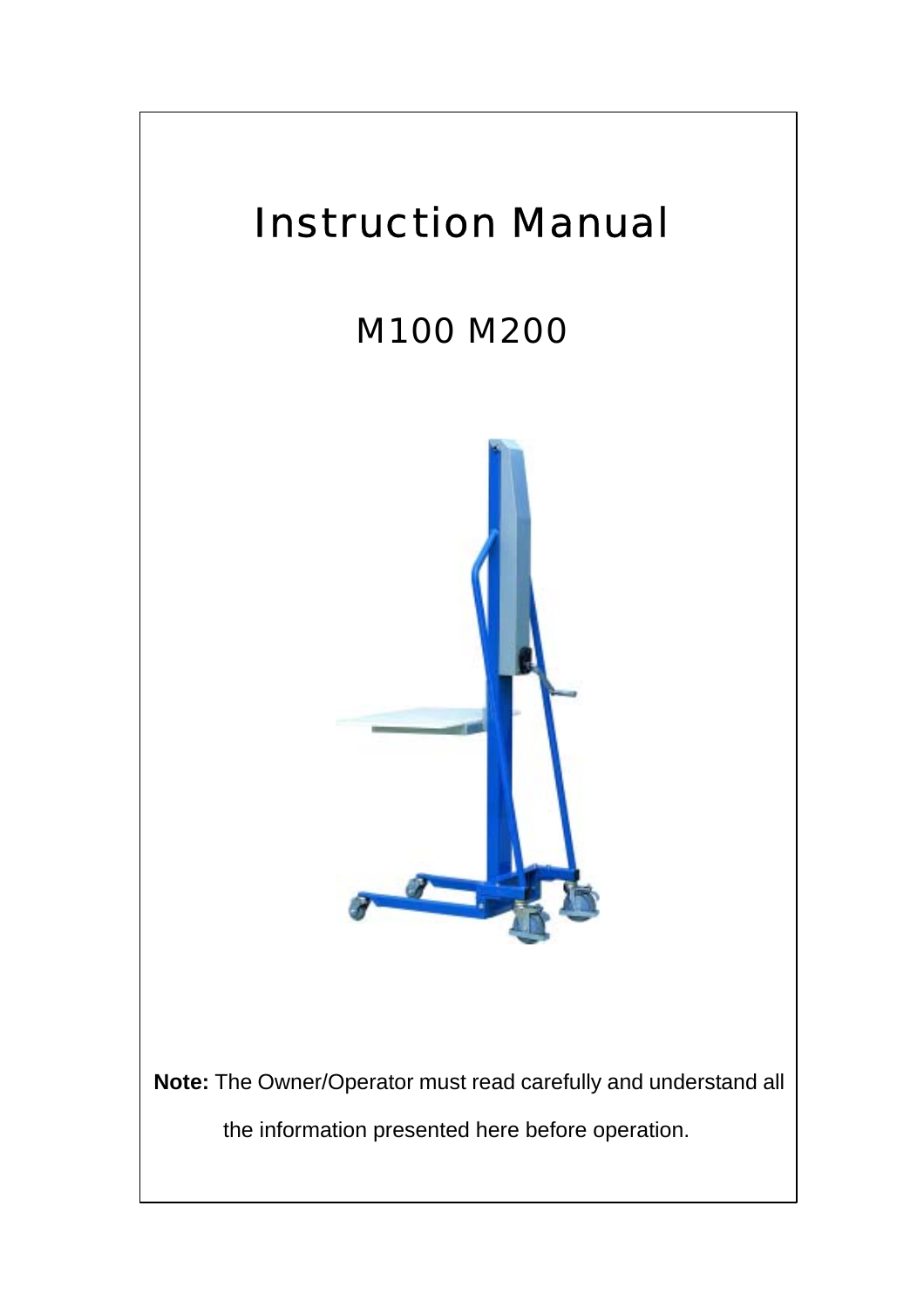# **Content**

- A. Dimensions & Parameter Chart
- B. Part Name
- C. Warnings
- D. Operation Guide
- E. Daily Maintenance & Periodic Inspection
- F. Trouble Shooting
- G. Explosive Graphics
- H. Chart of Parts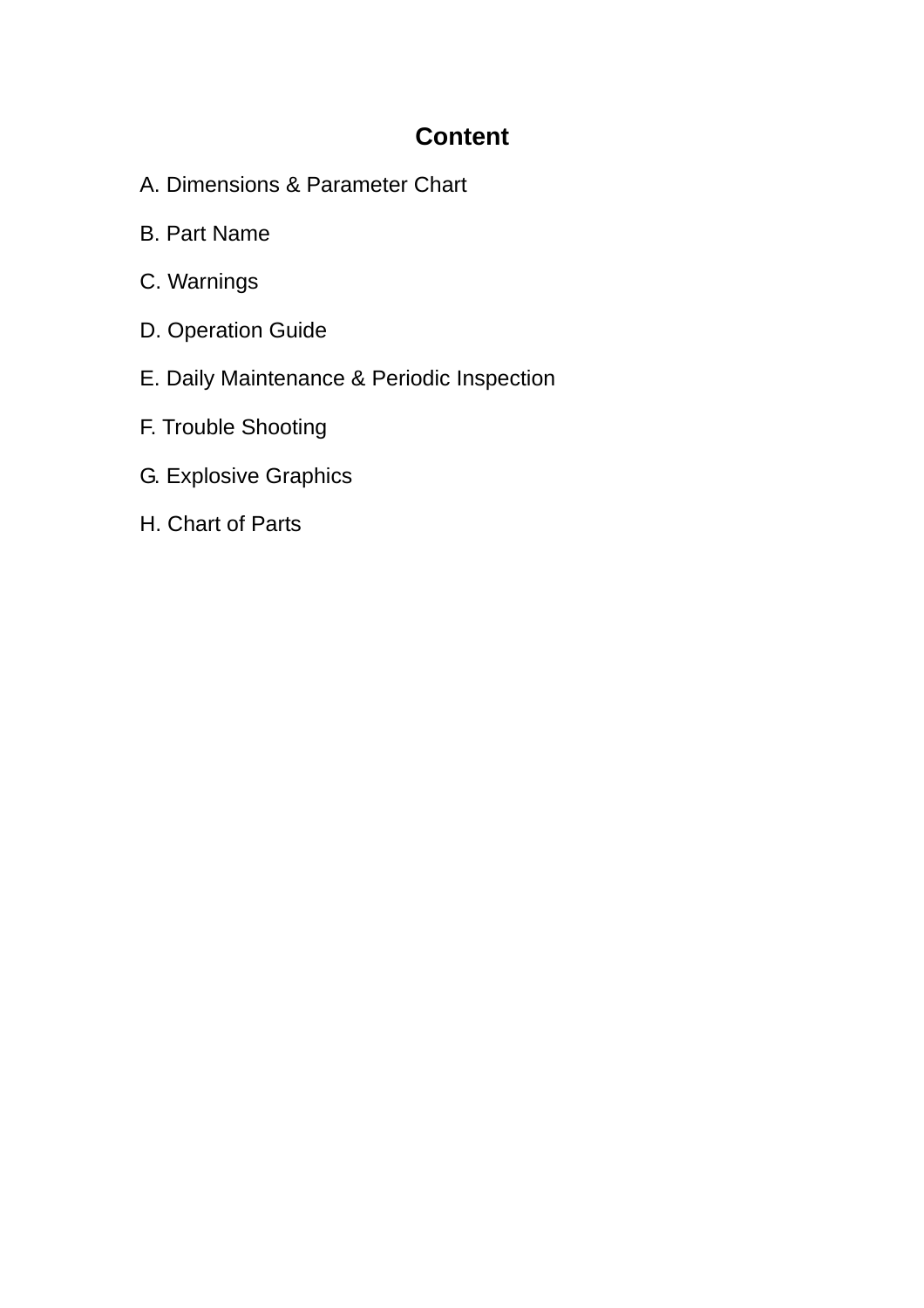## **Thank you for your using this series of elevators.**

 This manual describes right operation method for ensuring safety and tile right ways of maintenance, which prolongs the working life of the equipment. The operator must read carefully and understand all the information presented here and be trained before operation, or it will cause personal injury or elevator damaging.

 This series of elevators are mainly applied for the use of transition, elevation and piling for goods with a certain weight and different shape, or for the occasion of taking off some goods from a certain height fork transition.

That the light and delicate appearance, quick and convenient operation together with lots of accessories make the series of elevator be applied extensively in various kinds of factories, emporiums and warehouses, and become highly reliable under-worker with only little maintenance.

## **A. Dimensions & Parameter Chart**

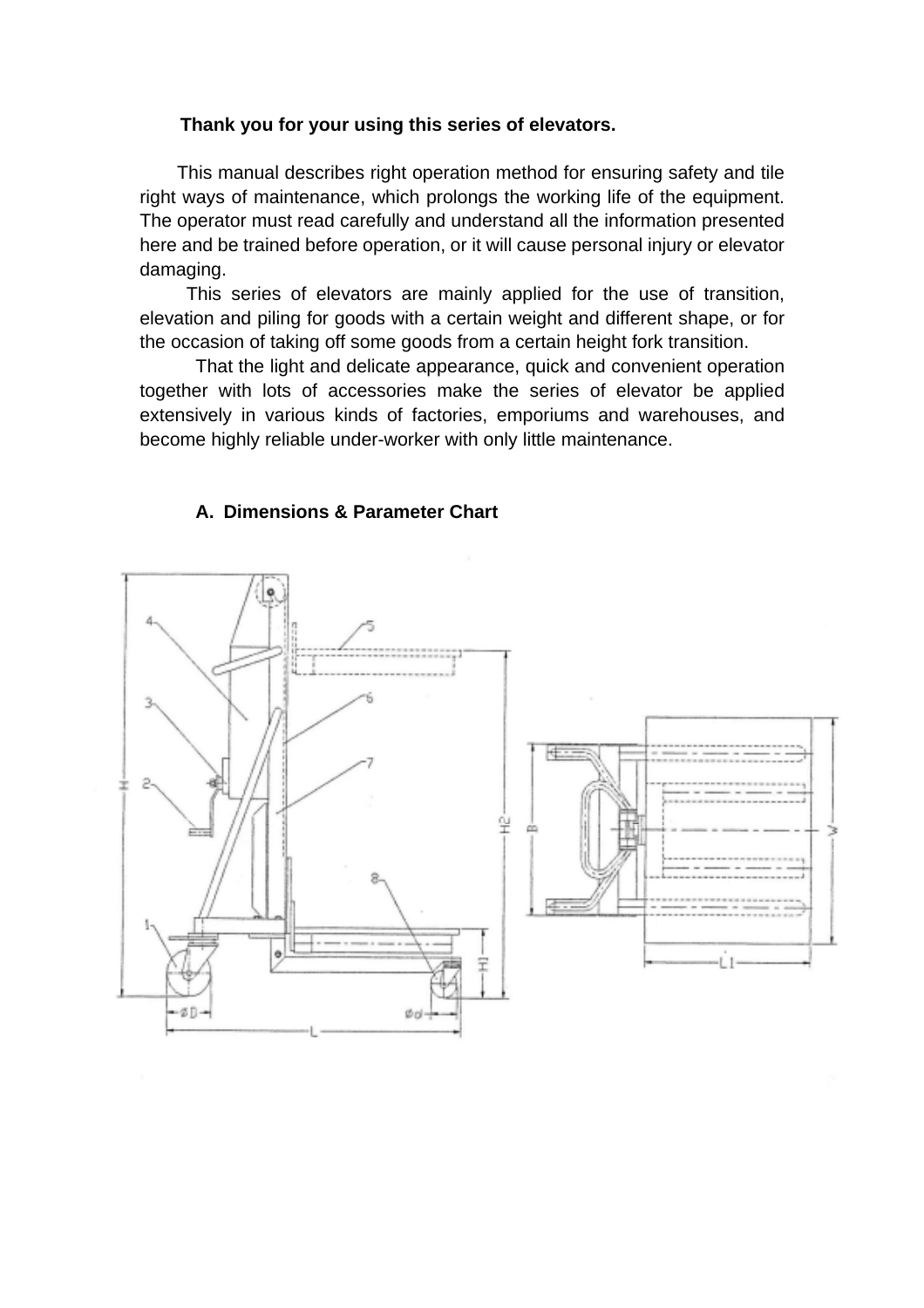| <b>Type</b>            |    | M100                         | M200                         |
|------------------------|----|------------------------------|------------------------------|
| <b>Load Capacity</b>   | kg | 100                          | 200                          |
| Height Min. H1         | mm | 130                          | 130                          |
| Height Max. H2         | mm | 1500                         | 1500                         |
| Platform $L1 \times W$ | mm | $470\times 600$              | 470×600                      |
| Dimension L× W× H      | mm | $840 \times 600 \times 1830$ | $840 \times 600 \times 1920$ |
| Front Wheel Dia, d     | mm | Ø75                          | Ø75                          |
| Rea Wheel Dia, D       | mm | Ø125                         | Ø125                         |
| Weight                 | kg | 48                           | 70                           |

#### **B. Part Name**

- 1. Rear Wheel
- 2. Handle
- 3. Ratchet transmission structure
- 4. Guard
- 5. Platform (several accessories available)
- 6. Wire rope
- 7. Pole
- 8. Front wheel

#### **C. Warnings**

1. Not allowed to be used on slanting floor, course and uneven ground and soft land.

2. Not allowed for overloading, and it is necessary to keep a uniformity of load.

 3. Special attention to transit round and roll-able articles for safety both when loading and unloading.

 4. Keep the platform or fork (accessory) lowest positioned, stable and slow moving the elevation cart when heavy loaded.

 5. When the platform or fork (accessory) lowers to the end, not to turn the handle counter-wise continuously, or the wire rope will be too loosened to keep in the pulley and that is dangerous and trouble causing.

6. When the loaded platform or fork (accessory) elevated to a relatively prominent height, please take care to ensure the vehicle stable and safe.

#### **D. Operation Guide**

1. Lock up the wheel before up/down operation or loading or unloading.

2. Validate the wire rope seated in the pulley, connecting bolts fast and fixed and safe.

 3..Turn the handle clock-wise, platform or fork (accessory) goes upward up to the high-max, stop turning the handle, the platform or fork (accessory) shall stop and keep up at any position without descending.

4. Turn the handle counter clock-wise, platform or fork (accessory) lowers to the end, not to turn the handle continuously, lest the wire rope shall escape.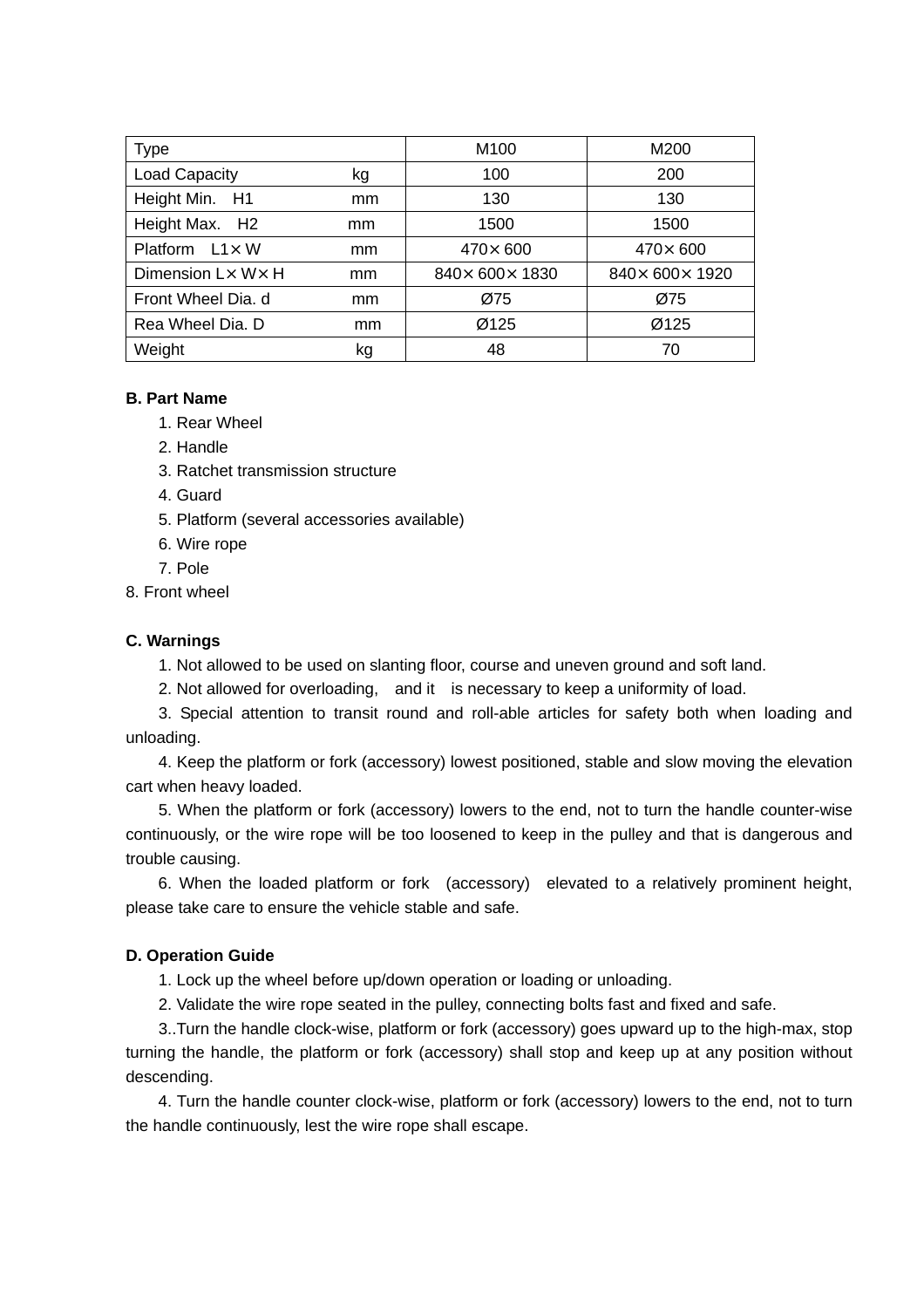#### **E. Daily Maintenance & Periodic Inspection**

 1. Check daily the wire rope, pulley, roller, front and rear truckles and other structure parts for wearing, casting, and deformation.

 2. Once each three months for a check of lubricating-wearing for ratchet wheel structure and parts.

 3. Once each three months for an oiling and greasing of ratchet structure, gear structure and handle structure.

4. Check and ensure all connecting bolts are fast and fixed.

| <b>SN</b>      | Item                      | Cause                    | Treatment                     |
|----------------|---------------------------|--------------------------|-------------------------------|
|                | No elevation for platform | 1. Wire fall-off         | Check adjusting, connect fast |
|                | or fork (accessory)       | 2. Wire flossing in disk | Re-tidying                    |
|                |                           | 3. Other particle lock   | Clear away                    |
| $\overline{2}$ | Platform or fork (acc.)   | Ratchet structure        | Check, turn-over              |
|                | Slipping after raised     | Damage                   |                               |
|                |                           | Copper friction<br>2.    | Check, adjust, turn-over      |
|                |                           | washer wearing-off       |                               |
| 3              | Platform or fork (acc.)   | Ratchet structure<br>1   | Check, turn-over              |
|                | idle for descending or    | damage                   |                               |
|                | descending unevenly       | 2. Other particle lock   | Clear away                    |
|                |                           |                          |                               |

#### **F. Trouble Shooting**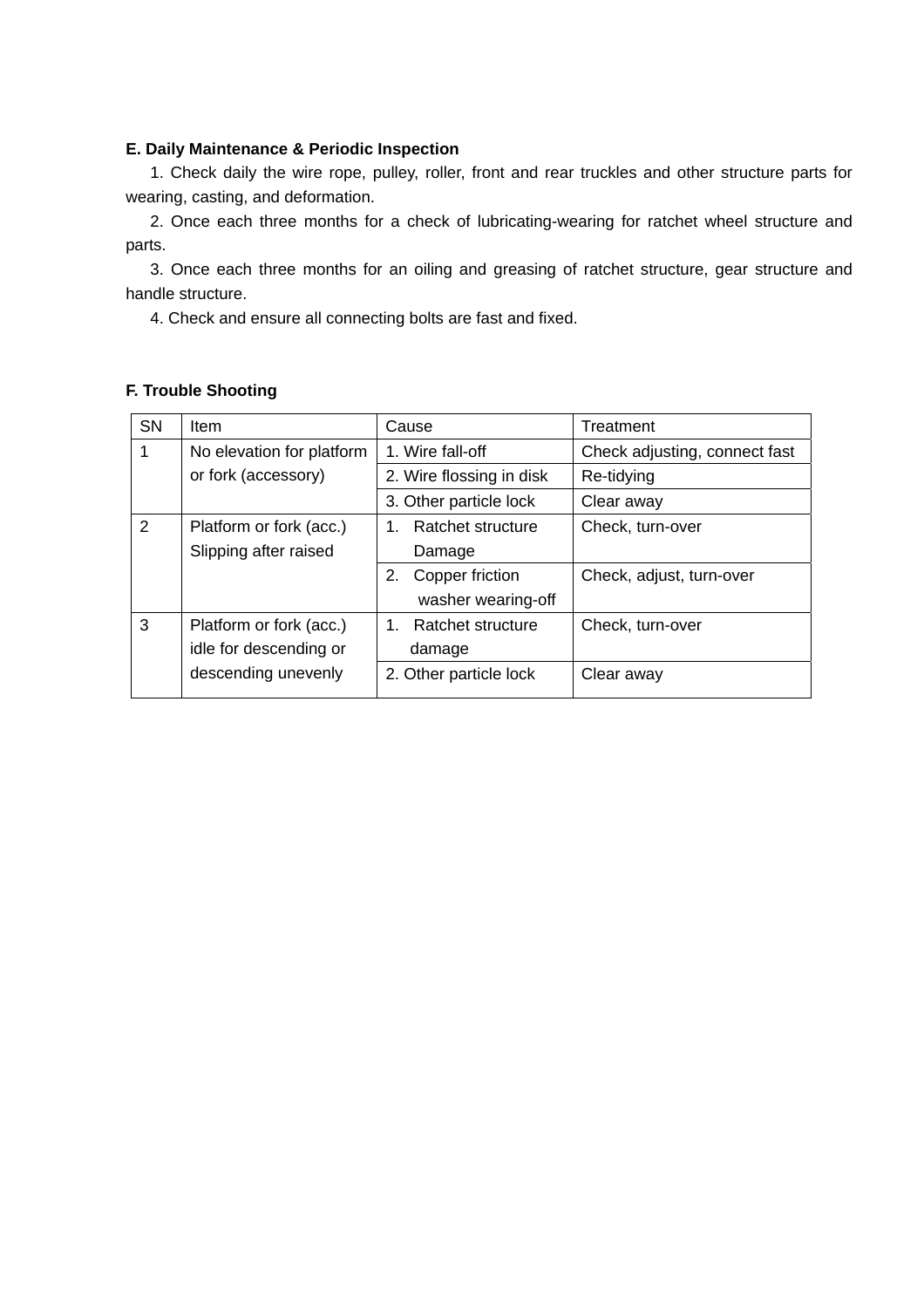# **G. Explosive Graphics**

1. 100kg Single Pole Manual Elevator Explosive Graphics

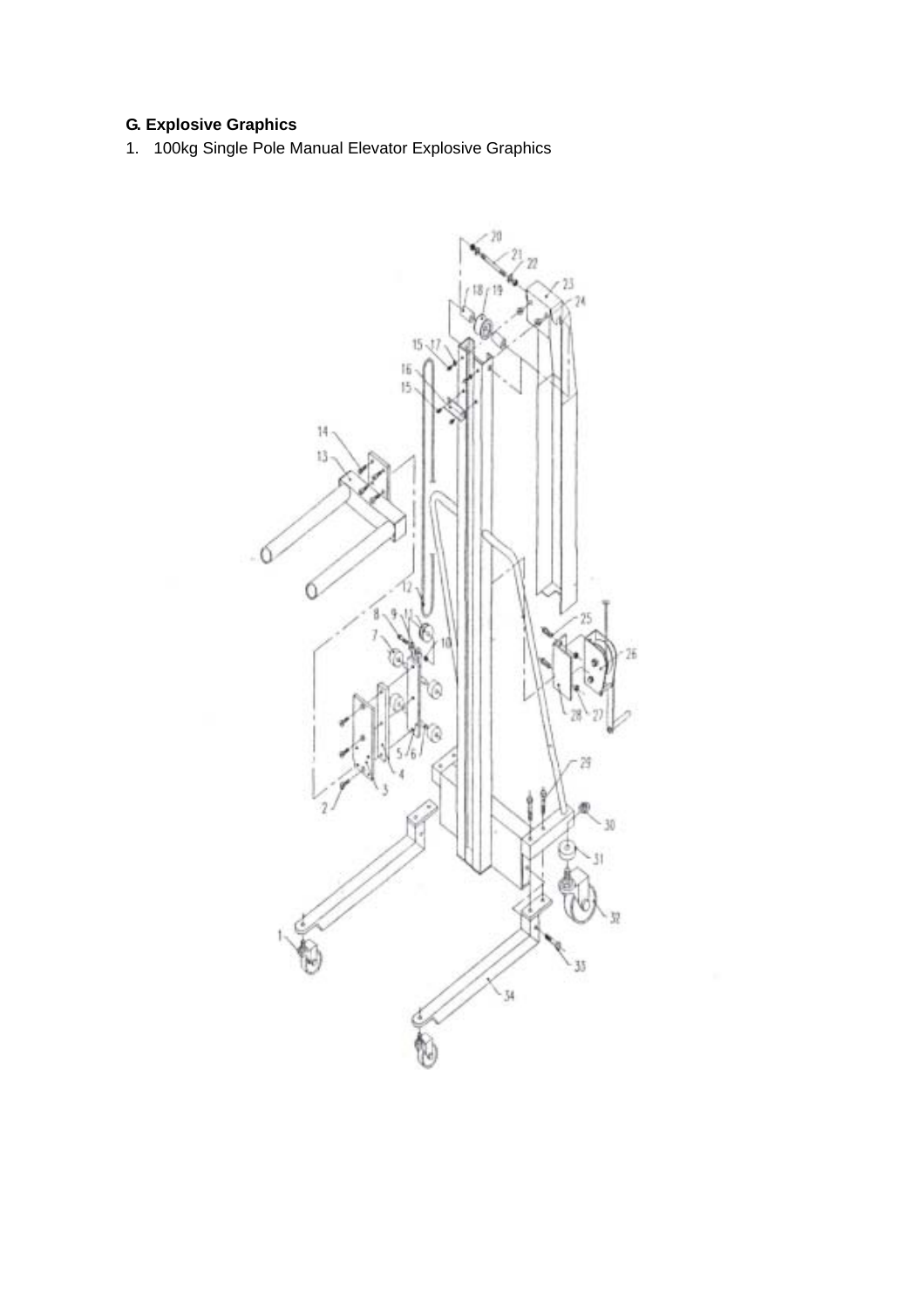| SN             | Item                      | $Q'$ ty        | SN              | Item                     | $Q'$ ty        |
|----------------|---------------------------|----------------|-----------------|--------------------------|----------------|
| 1              | <b>Front Wheel</b>        | $\overline{2}$ | 2               | Sunk Bolt                | 3              |
| 3              | <b>Connecting Board</b>   | 1              | 4               | <b>Guiding Slipper</b>   | 1              |
| 5              | <b>Roller Fixed Board</b> | 1              | 6               | <b>Trolley Shaft</b>     | $\overline{2}$ |
| $\overline{7}$ | Trolley                   | 4              | 8               | Hex. Screw Bolt          | 1              |
| 9              | <b>Connecting Block</b>   | 1              | 10              | Locking Nut              | 1              |
| 11             | <b>Traveling Block</b>    | 1              | 12 <sub>2</sub> | Wire Rope                | 1              |
| 13             | Fork (Dual Fork)          | 1              | 14              | Inner Hex. Bolt          | 4              |
| 15             | Inner Hex. Bolt           | 4              | 16              | <b>Limit Block</b>       | 1              |
| 17             | Washer                    | $\overline{2}$ | 18              | Interval Ring            | $\overline{2}$ |
| 19             | Crown Block               | 1              | 20              | Locking Nut              | $\overline{2}$ |
| 21             | Double-Edged Bolt         | 1              | 22              | Washer                   | $\overline{2}$ |
| 23             | Guard                     | 1              | 24              | Lining                   | $\overline{2}$ |
| 25             | Hex. Screw Bolt           | $\overline{2}$ | 26              | <b>Ratchet Structure</b> | 1              |
| 27             | Locking Nut               | $\overline{2}$ | 28              | <b>Fixing Racket</b>     | 1              |
| 29             | Hex. Screw Bolt           | 4              | 30              | <b>Locking Nut</b>       | $\overline{2}$ |
| 31             | Washer                    | 2              | 32              | <b>Rear Wheel</b>        | 2              |
| 33             | Hex. Screw Bolt           | $\overline{2}$ | 34              | <b>Front Wheel Fork</b>  | $\overline{2}$ |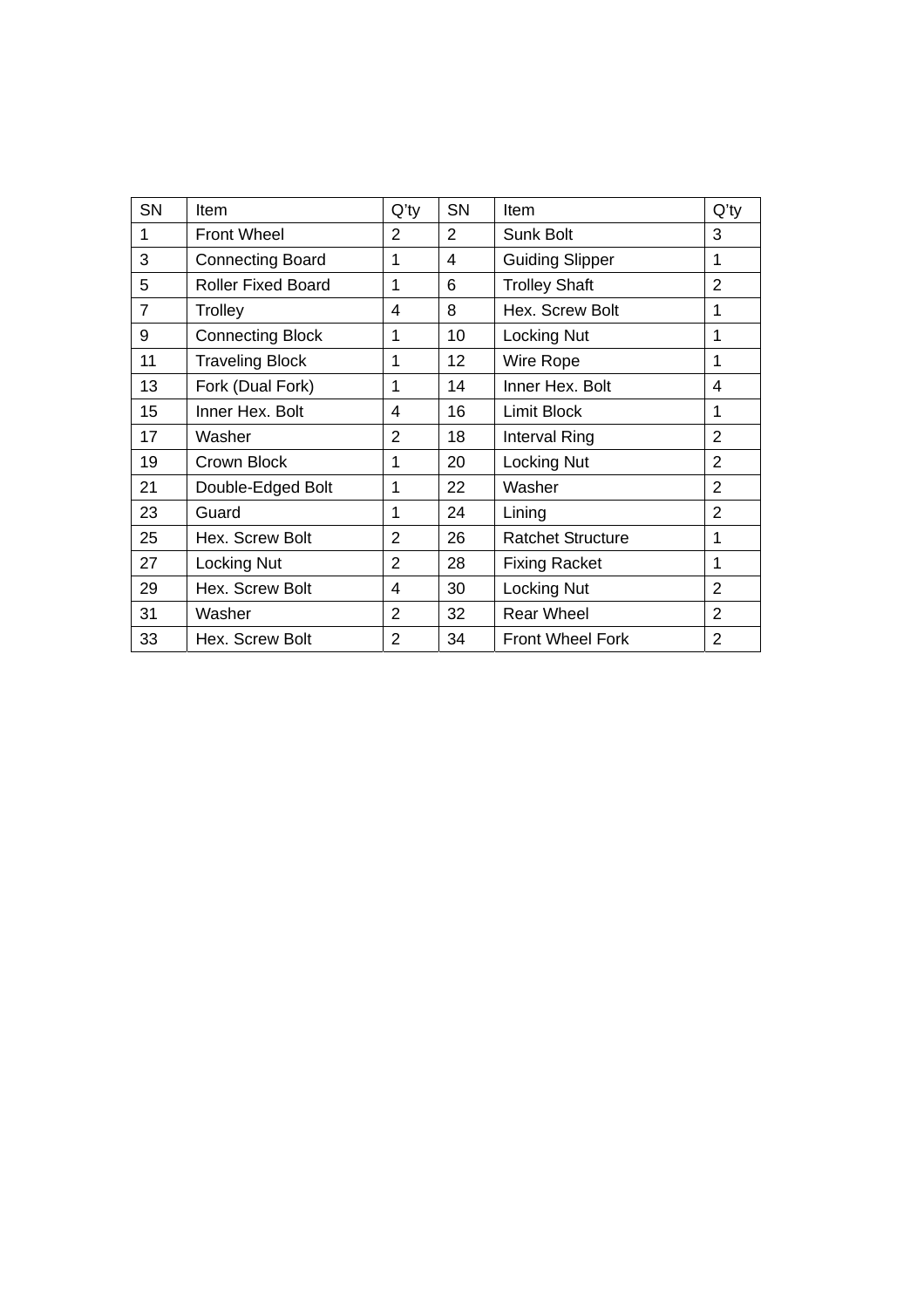2. 100kg Single Pole Manual Elevator Ratchet Structure Explosive graphics

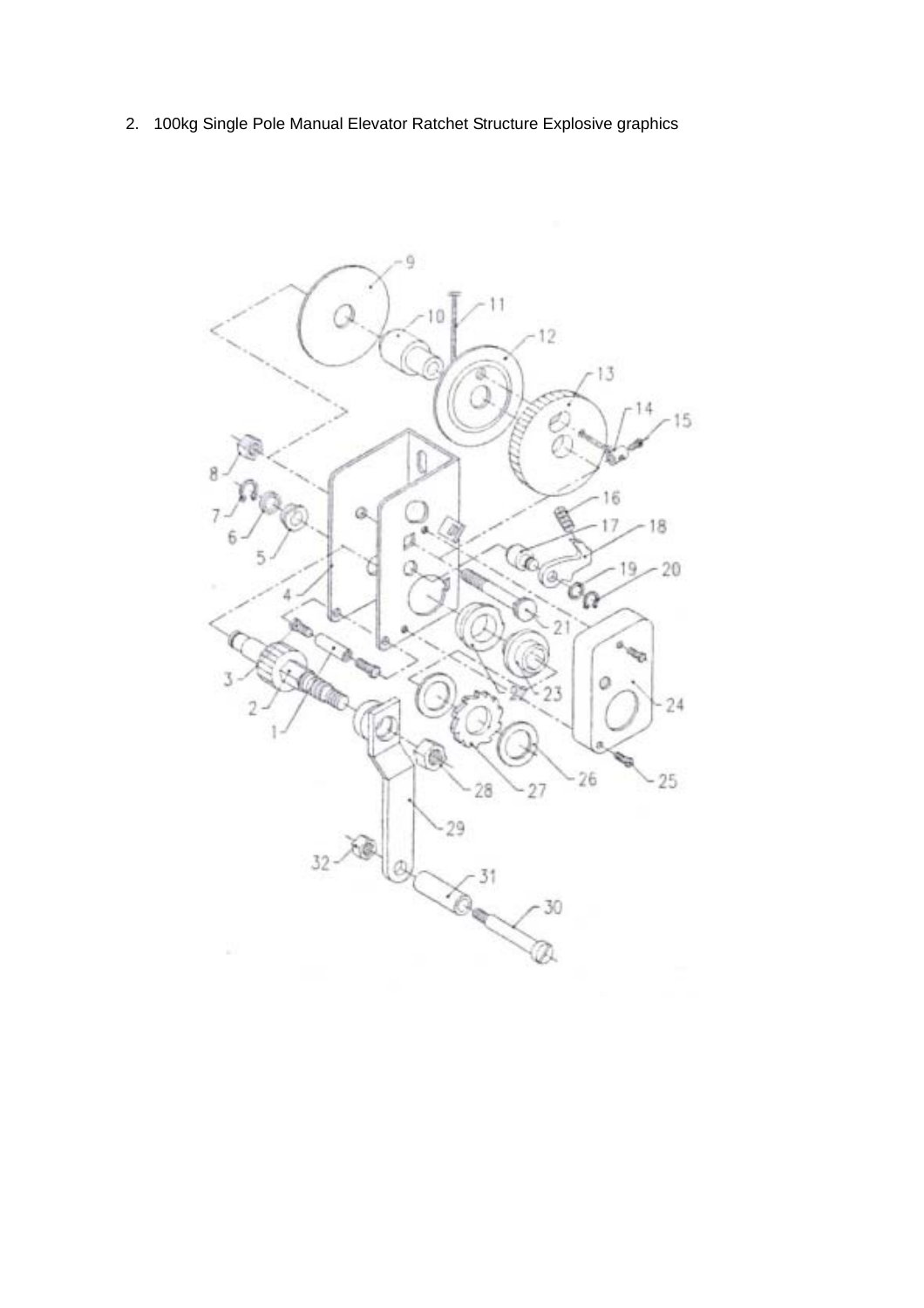| <b>SN</b>      | Item                       | $Q'$ ty | <b>SN</b> | <b>Item</b>                | $Q'$ ty        |
|----------------|----------------------------|---------|-----------|----------------------------|----------------|
| 1              | Prop                       | 1       | 17        | Pin Shaft                  | 1              |
| $\overline{2}$ | Hex. Gear Shaft            | 1       | 18        | <b>Pallet Sheet</b>        | 1              |
| 3              | Hex. Bolt                  | 2       | 19        | Washer                     | 1              |
| $\overline{4}$ | <b>Fixing Racket</b>       | 1       | 20        | <b>Ringent Shield Ring</b> | 1              |
| 5              | Limit Ring                 | 1       | 21        | <b>Bolt</b>                | 1              |
| 6              | Washer                     | 1       | 22        | Limit Ring                 | 1              |
| 7              | <b>Ringent Shield Ring</b> | 1       | 23        | Inner Hex. Lining          | 1              |
| 8              | Locking Nut                | 1       | 24        | <b>Petty Guard</b>         | 1              |
| 9              | <b>Baffle</b>              | 1       | 25        | Hex. Bolt                  | $\overline{2}$ |
| 10             | Interval Ring              | 1       | 26        | Copper Washer              | $\overline{2}$ |
| 11             | Wire Rope                  | 1       | 27        | <b>Pallet Sheet</b>        | 1              |
| 12             | <b>Baffle</b>              | 1       | 28        | Lid Nut                    | 1              |
| 13             | Big Gear                   | 1       | 29        | Handle                     | 1              |
| 14             | Clamp                      | 1       | 30        | <b>Handle Bolt</b>         | 1              |
| 15             | Hex. Bolt                  | 1       | 31        | Sleeve                     | 1              |
| 16             | Spring                     | 1       | 32        | <b>Locking Nut</b>         | 1              |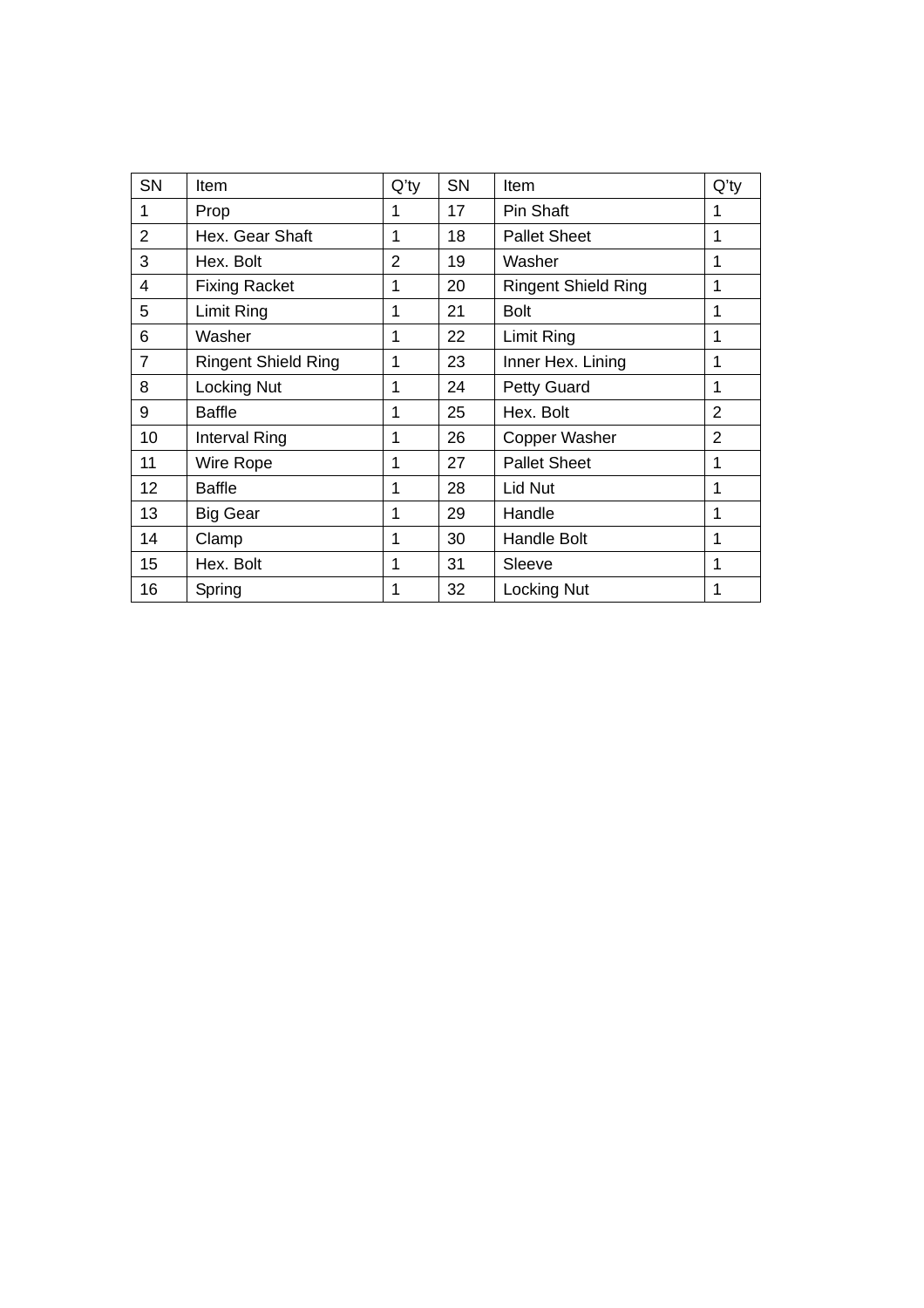3. 200kg Single Pole Manual Elevator Explosive Graphics

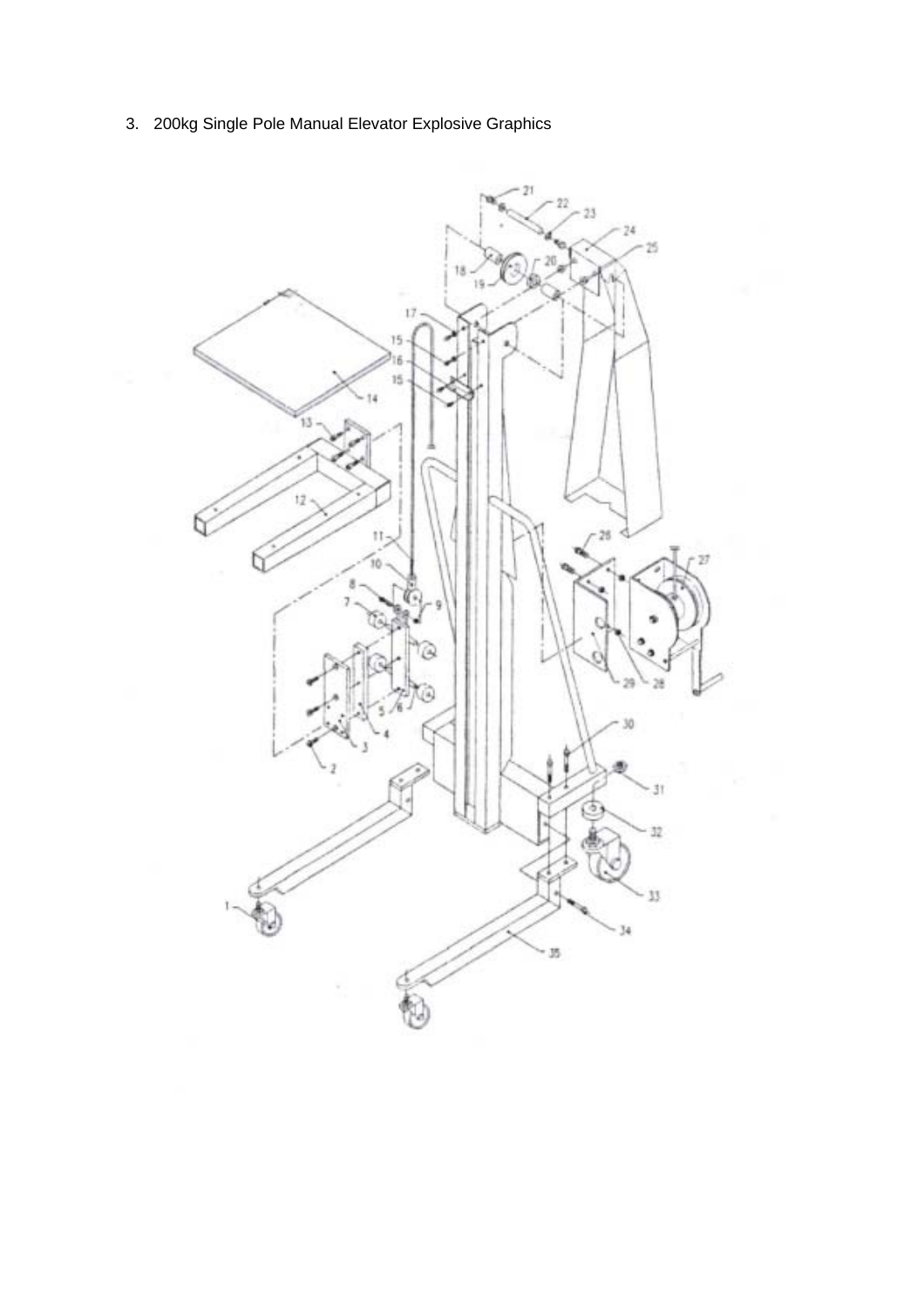| SN             | Item                       | $Q'$ ty        | SN | Item                     | $Q'$ ty        |
|----------------|----------------------------|----------------|----|--------------------------|----------------|
| 1              | <b>Front Wheel</b>         | 2              | 2  | <b>Sunk Bolt</b>         | 3              |
| 3              | <b>Connecting Board</b>    | 1              | 4  | <b>Guiding Slipper</b>   | 1              |
| 5              | <b>Roller Fixing Board</b> | 1              | 6  | <b>Trolley Shaft</b>     | $\overline{2}$ |
| $\overline{7}$ | Roller                     | $\overline{4}$ | 8  | Hex. Bolt                | 1              |
| 9              | Locking Nut                | 1              | 10 | Wire Clamp               | 1              |
| 11             | Wire Rope                  | 1              | 12 | <b>Fixed Racket</b>      | 1              |
| 13             | Inner Hex. Bolt            | $\overline{4}$ | 14 | <b>Working Platform</b>  | 1              |
| 15             | Hex. Bolt                  | $\overline{4}$ | 16 | <b>Limit Shield</b>      | 1              |
| 17             | Washer                     | $\overline{2}$ | 18 | <b>Interval Ring</b>     | $\overline{2}$ |
| 19             | Crown Block                | 1              | 20 | <b>Bearing</b>           | 1              |
| 21             | Locking Nut                | $\overline{2}$ | 22 | <b>Crown Block Shaft</b> | 1              |
| 23             | Washer                     | $\overline{2}$ | 24 | Guard                    | 1              |
| 25             | Lining                     | $\overline{2}$ | 26 | Hex. Bolt                | 4              |
| 27             | <b>Ratchet Structure</b>   | 1              | 28 | <b>Locking Nut</b>       | $\overline{4}$ |
| 29             | <b>Fixed Racket</b>        | 1              | 30 | Hex. Bolt                | 4              |
| 31             | Locking Nut                | $\overline{2}$ | 32 | Washer                   | $\overline{2}$ |
| 33             | <b>Rear Wheel</b>          | $\overline{2}$ | 34 | Hex. Bolt                | $\overline{2}$ |
| 35             | <b>Front Wheel Fork</b>    | $\overline{2}$ |    |                          |                |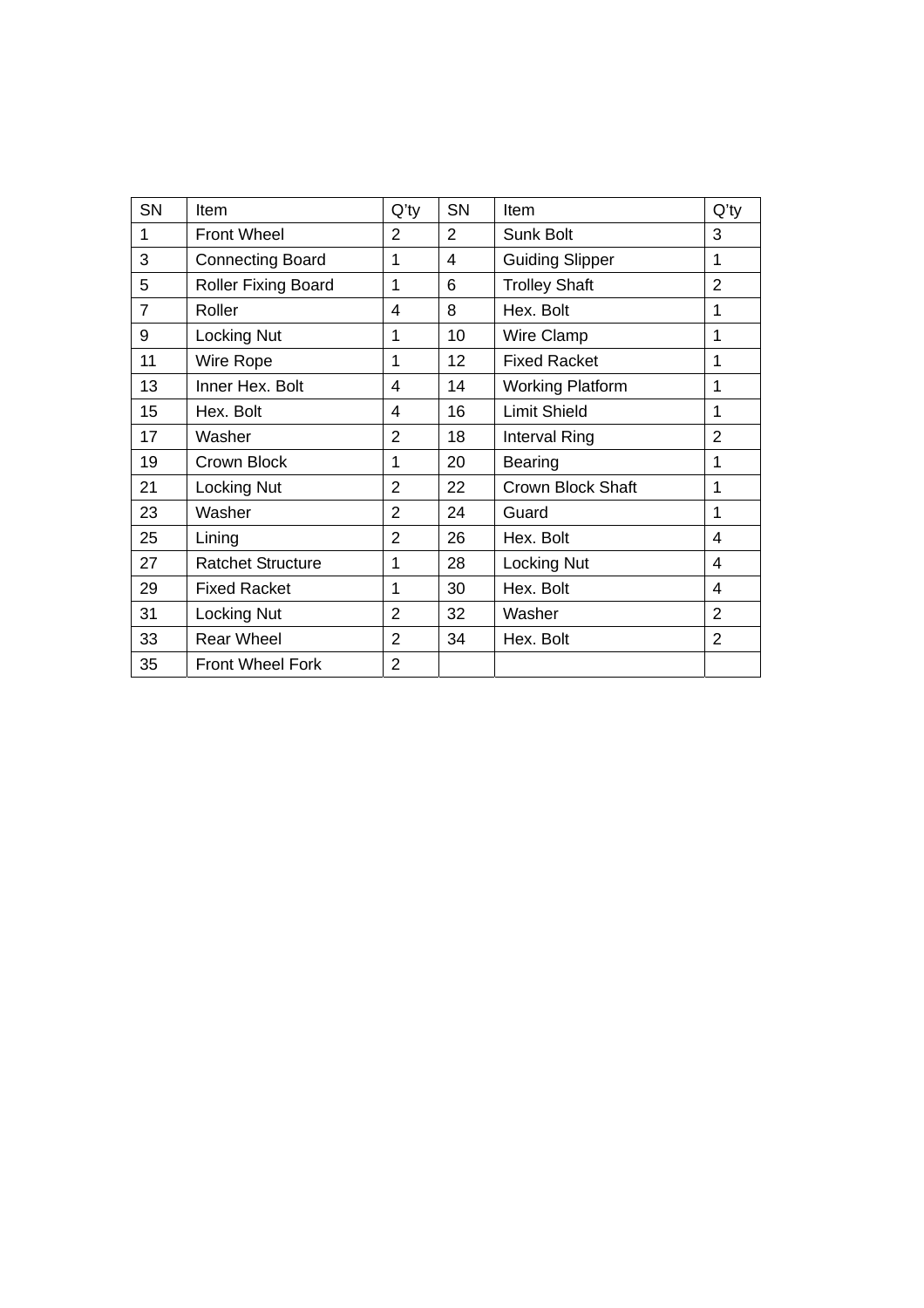4. 200kg Single Pole Manual Elevator Ratchet Structure Explosive Graphics